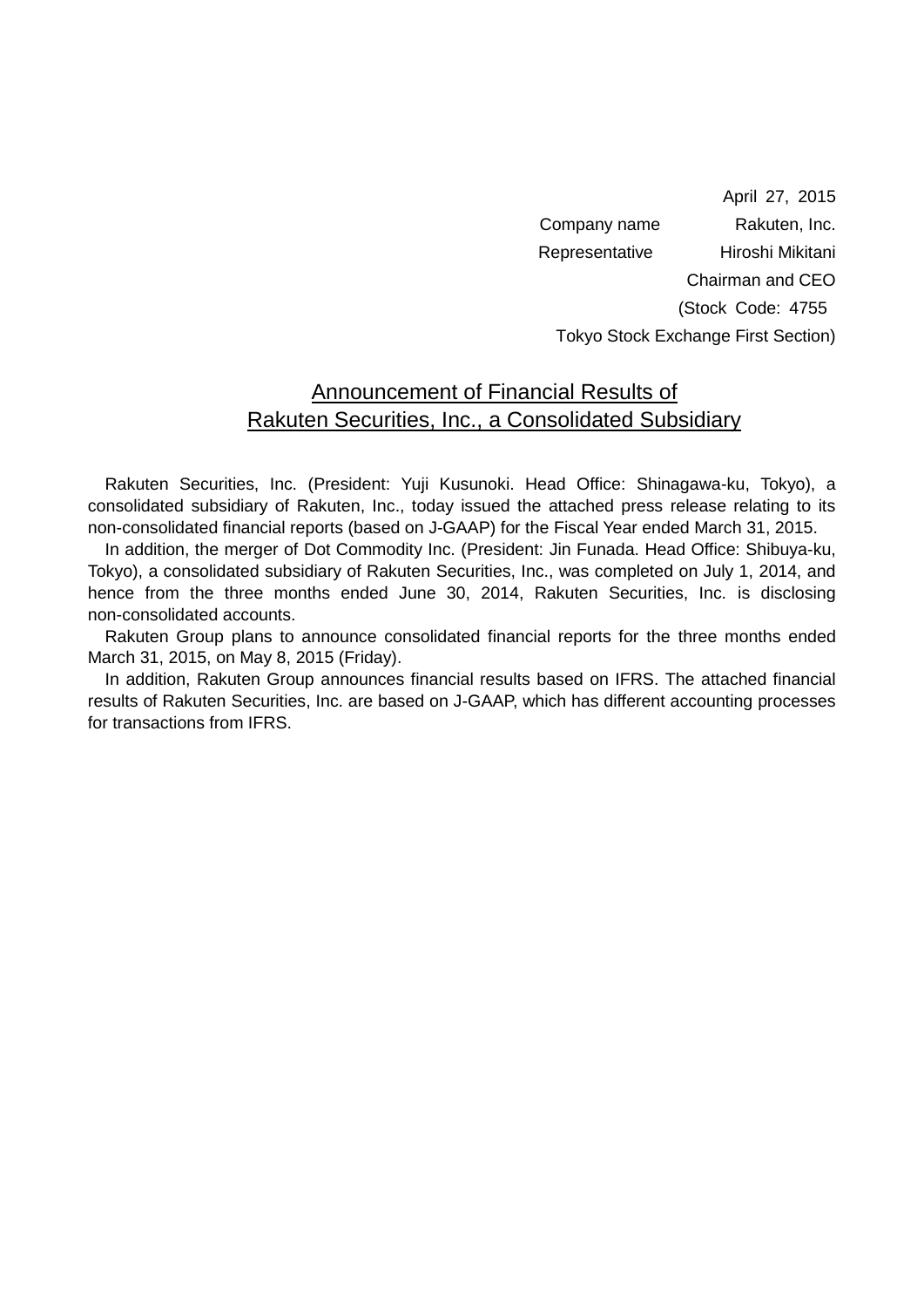April 27, 2015



## **Financial Reports For the Fiscal Year ended March 31, 2015**

### **Rakuten Securities, Inc.**

Rakuten Securities, Inc. (President: Yuji Kusunoki. Head Office: Shinagawa-ku, Tokyo) non-consolidated financial reports for the fiscal year ended March 31, 2015 (J-GAAP).

The financial reports of Rakuten Securities, Inc. are based on "Uniform Accounting Standards for Securities Companies" (set by the Board of Directors of the Japan Securities Dealers Association, November 14, 1974). Commodity futures transactions are based on "Uniform Accounting Standards for Commodity Future Transactions" (set by the Board of Directors of the Commodity Futures Association of Japan, March 3, 1993).

Results for the fiscal year ended March 31, 2015

**Operating Results Operating Results COPER 1989** (Millions of yen, rounded down)

|                                     | Operating | Net operating | Operating | Ordinary | <b>Net</b> |
|-------------------------------------|-----------|---------------|-----------|----------|------------|
|                                     | revenue   | revenue       | income    | income   | income     |
| Fiscal year ended<br>March 31, 2014 | 44,546    | 43,341        | 22,611    | 22,443   | 12,786     |
| Fiscal year ended<br>March 31, 2015 | 45,705    | 44,031        | 20,417    | 20,605   | 12,881     |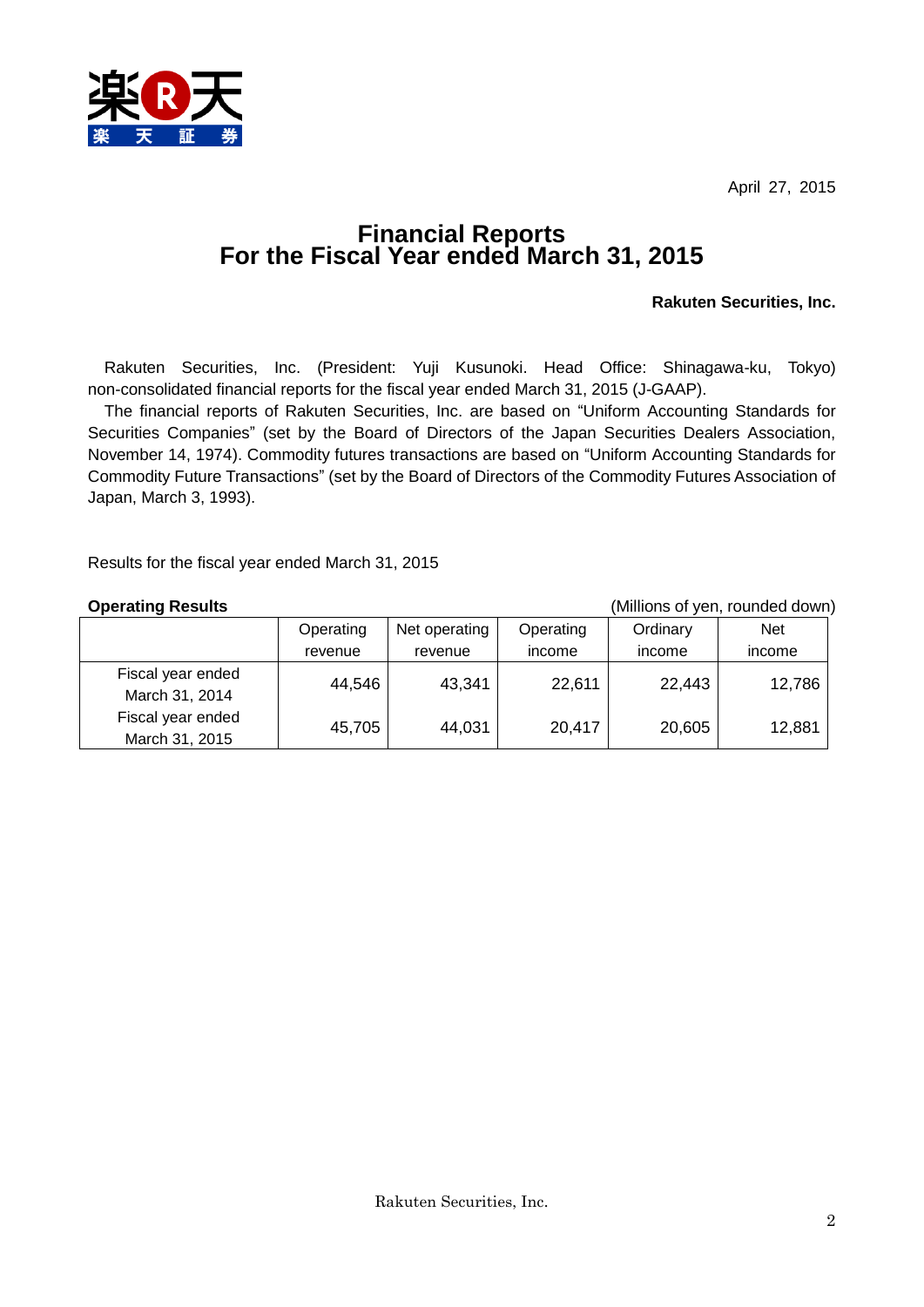

|                                                     |                         | (Millions of yen)       |
|-----------------------------------------------------|-------------------------|-------------------------|
|                                                     | As of<br>March 31, 2014 | As of<br>March 31, 2015 |
| (Assets)                                            |                         |                         |
| <b>Current Assets</b>                               | 761,675                 | 880,700                 |
| Cash and deposits                                   | 59,538                  | 54,427                  |
| Cash segregated as deposits                         | 375,472                 | 453,729                 |
| Money held in trust                                 | 800                     | 800                     |
| Trust beneficiary rights                            | 499                     |                         |
| <b>Trading products</b>                             | 9,022                   | 14,288                  |
| Trading securities and others                       | 546                     | 774                     |
| Derivatives                                         | 8,476                   | 13,513                  |
| Operating investment securities for sale and others | 807                     | 1,233                   |
| Trade date accrual                                  |                         | 132                     |
| Margin transaction assets                           | 297,752                 | 316,260                 |
| Loans on margin transactions                        | 290,616                 | 298,033                 |
| Cash collateral pledged for securities borrowing on | 7,136                   | 18,226                  |
| margin transactions                                 |                         |                         |
| Loans secured by securities                         | 0                       |                         |
| Cash collateral pledged for securities borrowed     | 0                       |                         |
| Advances paid                                       | 209                     | 142                     |
| Cash paid for offering                              | 2,295                   | 5,523                   |
| Securities received as collateral                   |                         | 1,164<br>$*1$           |
| Short-term guarantee deposits                       | 9,633                   | 23,517                  |
| Variation margin paid                               | 613                     | 3,639                   |
| Short-term loan receivables                         | 31                      | 54                      |
| Advance payments                                    | 55                      | 0                       |
| Prepaid expenses                                    | 196                     | 231                     |
| Accounts receivable - other                         | 432                     | 636                     |
| Accrued revenues                                    | 3,737                   | 4,764                   |
| Deferred tax assets                                 | 673                     | 239                     |
| Other current assets                                |                         | 5                       |
| Allowance for doubtful accounts                     | (97)                    | (91)                    |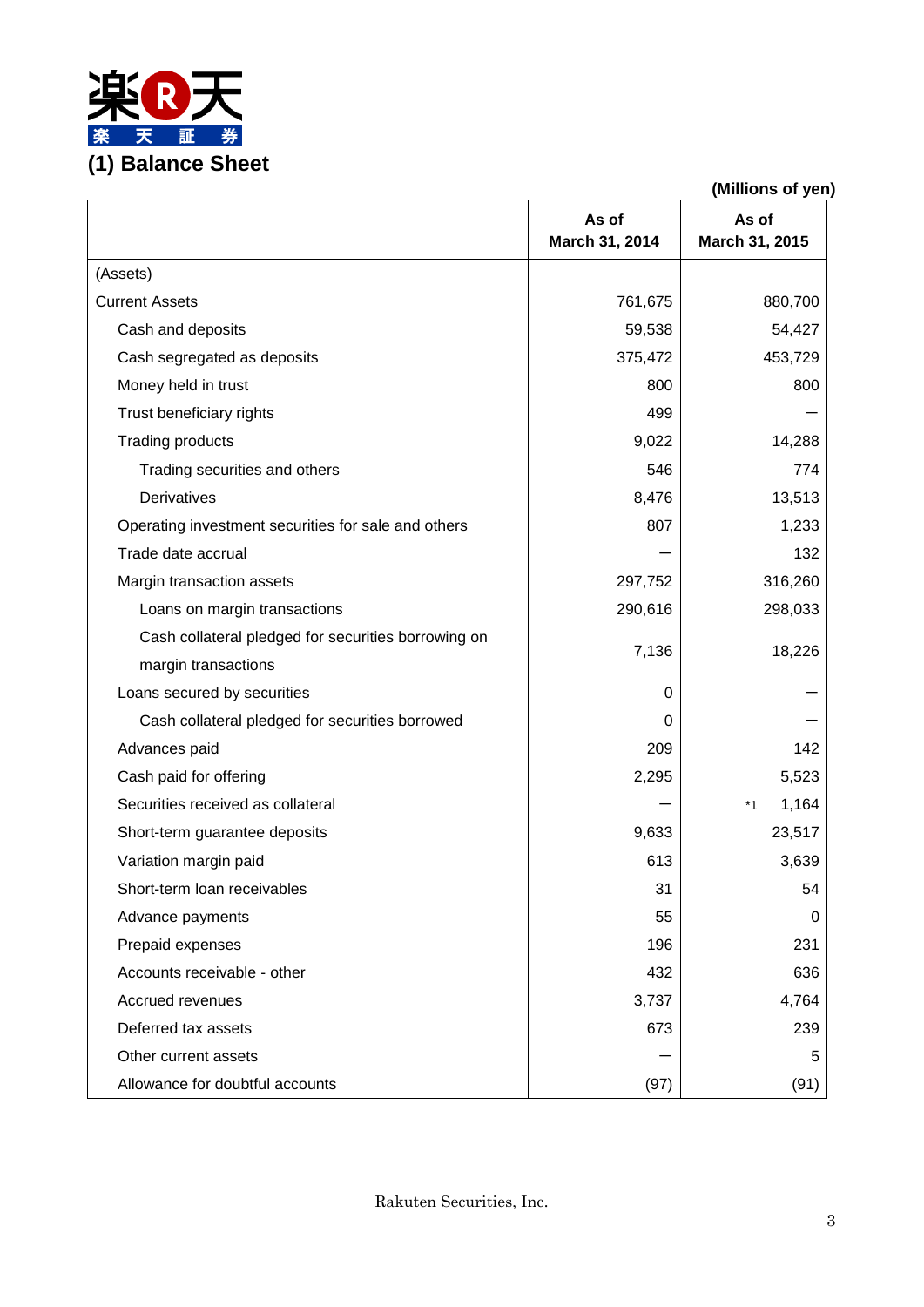

|                                       | As of<br>March 31, 2014 | As of<br>March 31, 2015 |
|---------------------------------------|-------------------------|-------------------------|
| <b>Fixed Assets</b>                   | 13,001                  | 16,699                  |
| Tangible fixed assets                 | 1,320                   | 1,310                   |
| <b>Buildings</b>                      | 145                     | 242                     |
| Furniture and fixtures                | 1,167                   | 1,068                   |
| Construction in progress              | 8                       |                         |
| Intangible fixed assets               | 9,809                   | 14,086                  |
| Goodwill                              | 898                     | 3,025                   |
| Software                              | 8,267                   | 10,869                  |
| Software in progress                  | 642                     | 191                     |
| Investments and other assets          | 1,872                   | 1,303                   |
| Investment securities                 | 345                     | 270                     |
| Stocks of subsidiaries and affiliates | 1,019                   |                         |
| Long-term loans receivable            | 211                     | 183                     |
| Long-term guarantee deposits          | 191                     | 755                     |
| Long-term prepaid expenses            | 20                      | 23                      |
| Deferred tax assets                   | 219                     | 193                     |
| <b>Others</b>                         | 1,137                   | 1,040                   |
| Allowance for doubtful accounts       | (1, 272)                | (1, 163)                |
| <b>Total Assets</b>                   | 774,677                 | 897,400                 |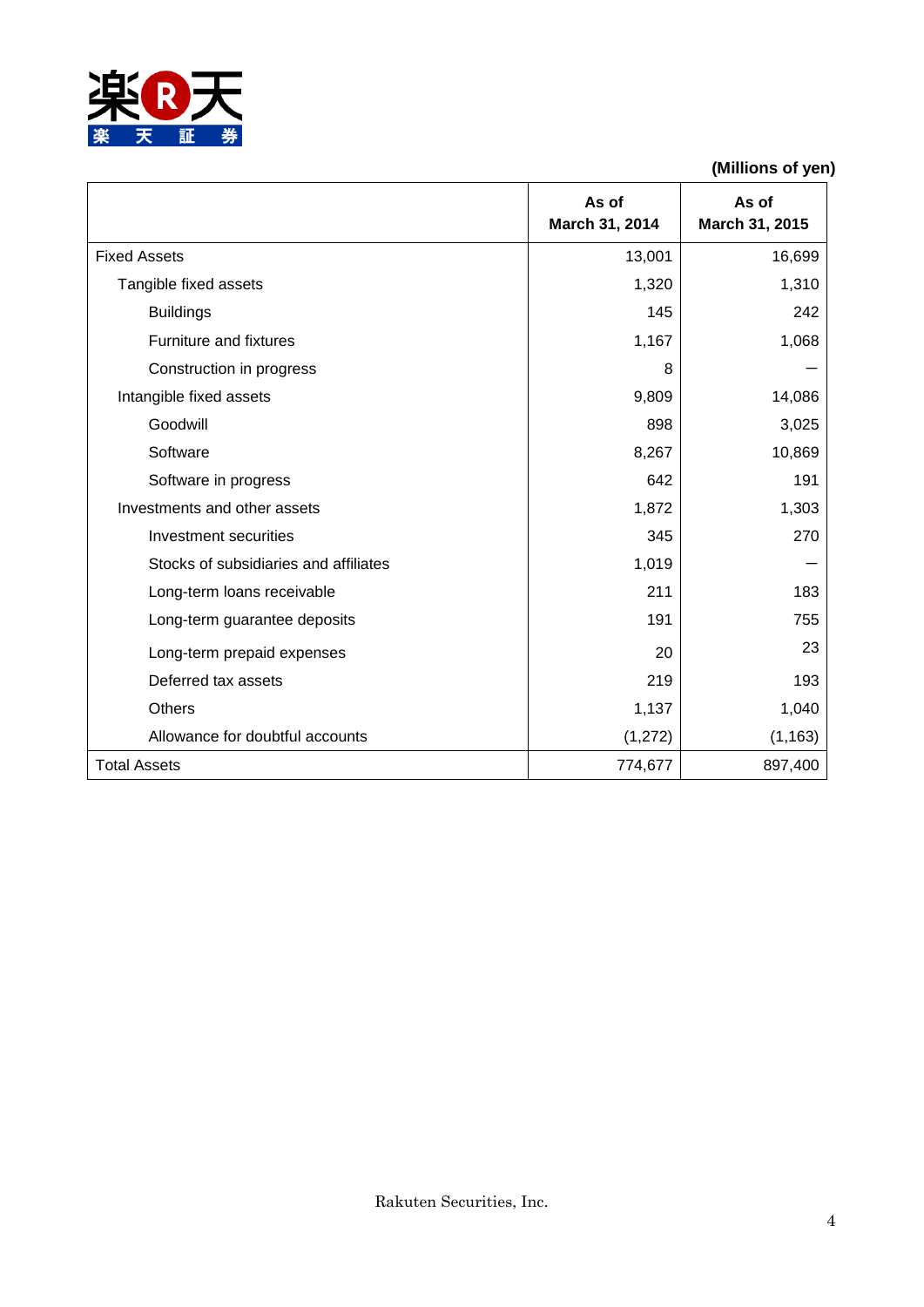

|                                                         | As of<br>March 31, 2014 | As of<br>March 31, 2015 |
|---------------------------------------------------------|-------------------------|-------------------------|
| (Liabilities)                                           |                         |                         |
| <b>Current Liabilities</b>                              | 718,654                 | 827,193                 |
| <b>Trading products</b>                                 | 6,309                   | 11,800                  |
| Trading securities and other                            |                         | 210                     |
| Derivatives                                             | 6,309                   | 11,589                  |
| Trade date accrual                                      | 30                      |                         |
| Margin transaction liabilities                          | 36,003                  | 64,908                  |
| Borrowings on margin transactions                       | 4,367                   | 4,460                   |
| Cash received for securities lending on margin          |                         |                         |
| transactions                                            | 31,635                  | 60,447                  |
| Loans payable secured by securities                     | 156,528                 | 159,456                 |
| Cash received on debt credit transactions of securities | 156,528                 | 159,456                 |
| Deposits received                                       | 247,705                 | 316,974                 |
| Guarantee deposits received                             | 133,112                 | 166,425<br>*2           |
| Accounts for non-received securities and others         | 8                       | 104                     |
| Short term loans payable                                | 128,768                 | 102,184                 |
| Advances received                                       | 82                      | 216                     |
| Accrued revenues                                        | 0                       |                         |
| Accounts payable - other                                | 272                     | 236                     |
| Accrued expenses                                        | 2,119                   | 2,160                   |
| Income taxes payable                                    | 7,246                   | 2,212                   |
| Provision for employees' bonuses                        | 394                     | 432                     |
| Provision for sales promotion expenses                  | 69                      | 36                      |
| Other current liabilities                               |                         | 43                      |
| <b>Fixed Liabilities</b>                                | 28                      | 168                     |
| Asset retirement obligations                            | 28                      | 94                      |
| Other fixed liabilities                                 |                         | 73                      |
| <b>Statutory reserves</b>                               | 2,993                   | 3,868                   |
| Reserve for financial products liabilities              | 2,993                   | 3,833                   |
| Reserve for liability for commodities transactions      |                         | 35                      |
| <b>Total Liabilities</b>                                | 721,676                 | 831,230                 |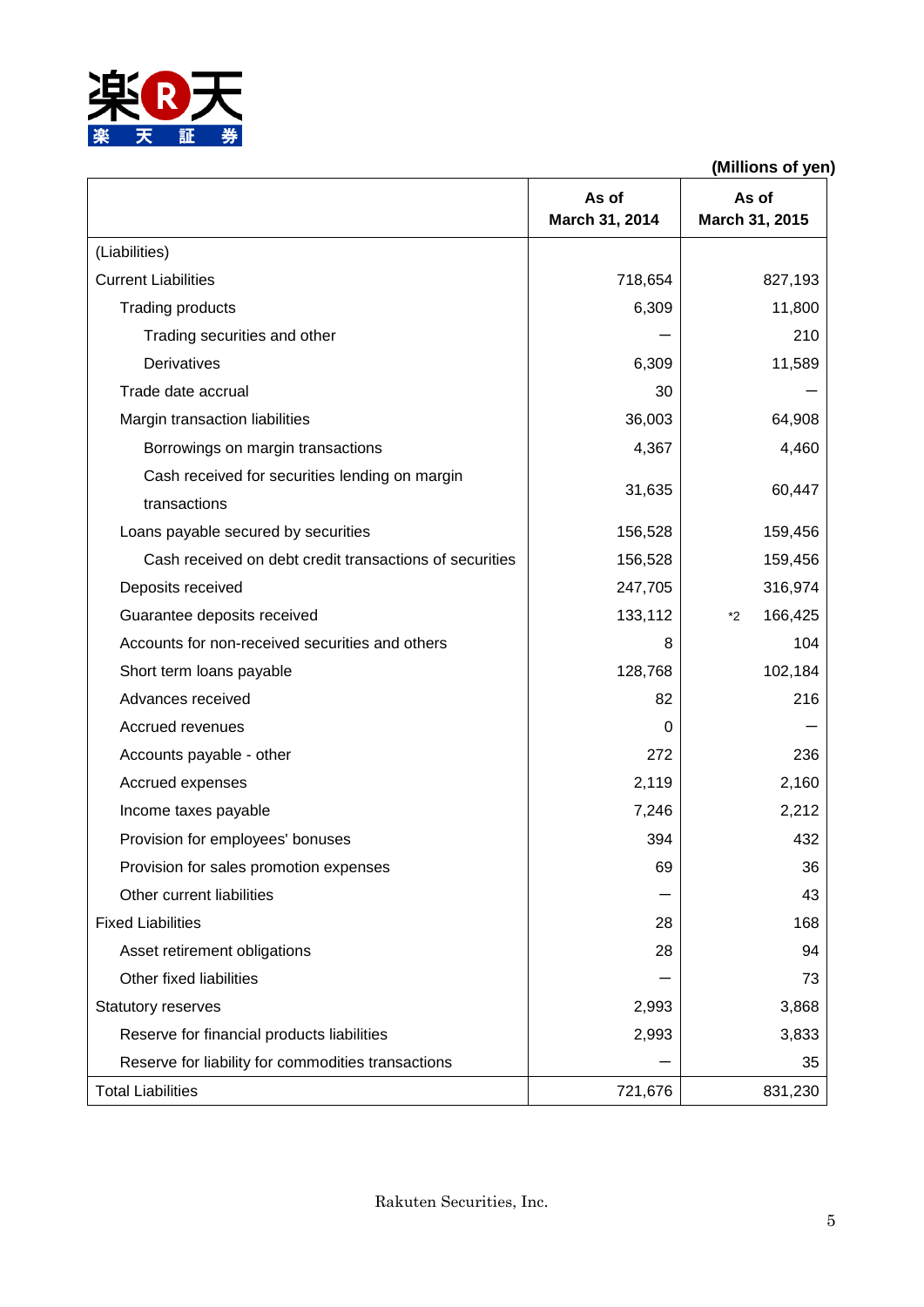

|                                                       | As of<br>March 31, 2014 | As of<br>March 31, 2015 |
|-------------------------------------------------------|-------------------------|-------------------------|
| (Net Assets)                                          |                         |                         |
| Shareholders' equity                                  |                         |                         |
| Capital stock                                         | 7,495                   | 7,495                   |
| Capital surplus                                       | 4,511                   | 4,511                   |
| Retained earnings                                     | 40,643                  | 53,524                  |
| Total shareholders' equity                            | 52,650                  | 65,531                  |
| Valuation, translation, and other adjustments         |                         |                         |
| Valuation difference on available-for-sale securities | 350                     | 638                     |
| Total valuation and translation adjustments           | 350                     | 638                     |
| <b>Total Net Assets</b>                               | 53,000                  | 66,169                  |
| Total Liabilities and Net Assets                      | 774,677                 | 897,400                 |

Notes:

1: Securities received as collateral for commodity futures transactions (Securities deposited with a Commodity Clearing Organization as clearing margins for transactions by consignors and others).

2: Includes JPY 1,164 million securities received as substitute for clearing margins etc from consignors and others for commodity futures transactions.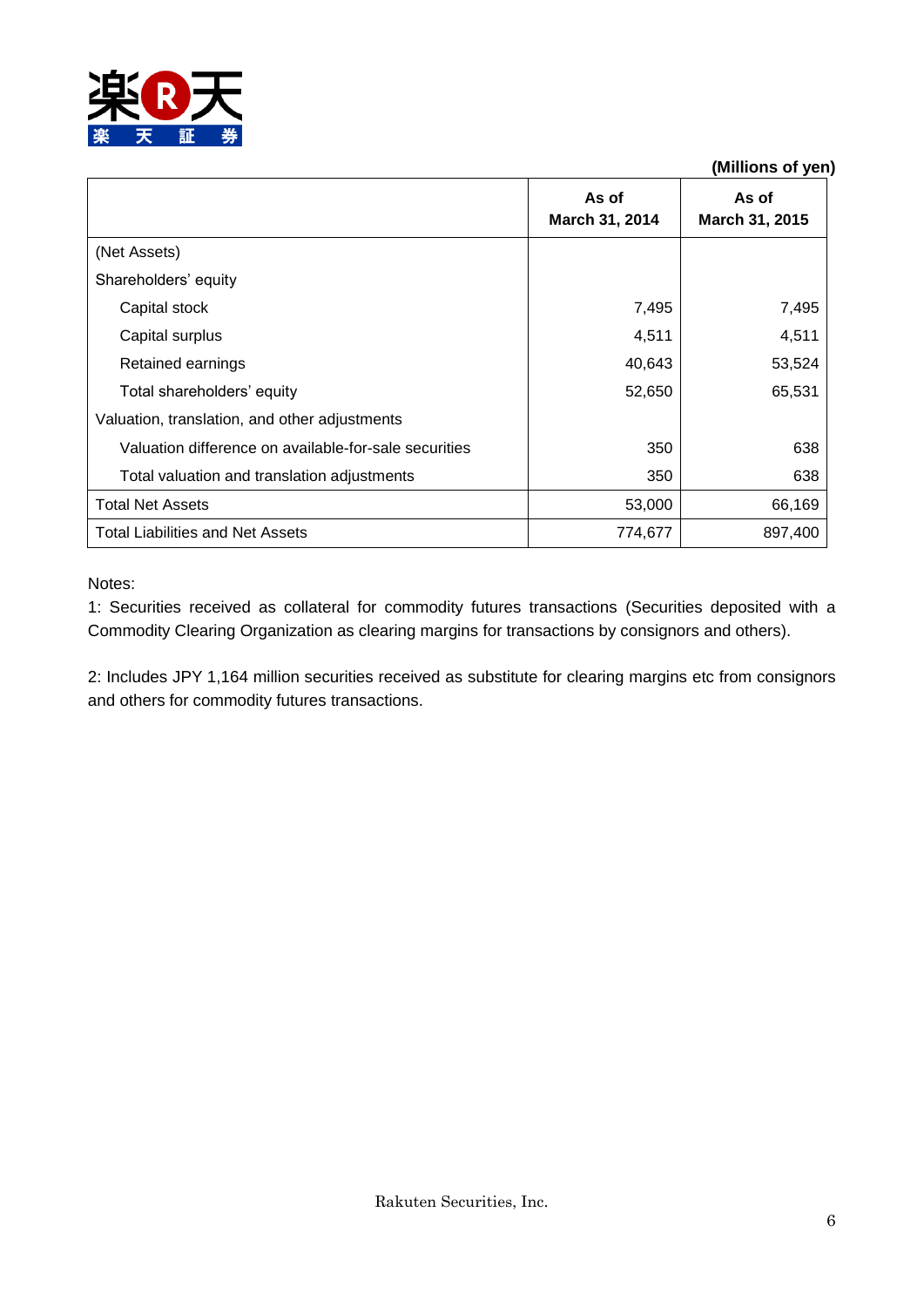

|                                                                | (Millions of yen)                                                                 |                                                                            |  |
|----------------------------------------------------------------|-----------------------------------------------------------------------------------|----------------------------------------------------------------------------|--|
|                                                                | <b>Fiscal year ended</b><br>March 31, 2014<br>(April 1, 2013 -<br>March 31, 2014) | Fiscal year ended<br>March 31, 2015<br>(April 1, 2014 -<br>March 31, 2015) |  |
| Operating revenue                                              | 44,546                                                                            | 45,705                                                                     |  |
| Commission received                                            | 26,066                                                                            | 23,706                                                                     |  |
| Commission to consignees                                       | 21,509                                                                            | 18,576                                                                     |  |
| Commission for underwriting, secondary distribution and        |                                                                                   |                                                                            |  |
| solicitation for selling and others for professional investors | 0                                                                                 | 0                                                                          |  |
| Commission for offerings, secondary distribution and           |                                                                                   |                                                                            |  |
| solicitation for selling and others for professional investors | 2,215                                                                             | 2,178                                                                      |  |
| Other commissions received                                     | 2,340                                                                             | 2,950                                                                      |  |
| Net trading income                                             | 5,142                                                                             | 6,508                                                                      |  |
| Net gain on trading of investment securities for sale          | (1)                                                                               | 0                                                                          |  |
| Financial revenue                                              | 12,722                                                                            | 14,935                                                                     |  |
| Other operating revenue                                        | 616                                                                               | 555                                                                        |  |
| Financial expenses                                             | 1,205                                                                             | 1,674                                                                      |  |
| Net operating revenue                                          | 43,341                                                                            | 44,031                                                                     |  |
| Selling, General, and Administrative Expenses                  | 20,730                                                                            | 23,613                                                                     |  |
| Trading related expenses                                       | 9,172                                                                             | 9,932                                                                      |  |
| Personnel expenses                                             | 2,743                                                                             | 3,310                                                                      |  |
| Real estate expenses                                           | 1,869                                                                             | 1,529                                                                      |  |
| Office expenses                                                | 4,037                                                                             | 4,725                                                                      |  |
| Depreciation                                                   | 2,457                                                                             | 3,406                                                                      |  |
| Taxes and dues                                                 | 296                                                                               | 377                                                                        |  |
| Goodwill amortization                                          | 40                                                                                | 171                                                                        |  |
| Provision for allowance for doubtful accounts                  | 18                                                                                | 20                                                                         |  |
| Others                                                         | 93                                                                                | 139                                                                        |  |
| Operating income                                               | 22,611                                                                            | 20,417                                                                     |  |
| Non-operating income                                           | 121                                                                               | 207                                                                        |  |
| Non-operating expenses                                         | 289                                                                               | 19                                                                         |  |
| Ordinary income                                                | 22,443                                                                            | 20,605                                                                     |  |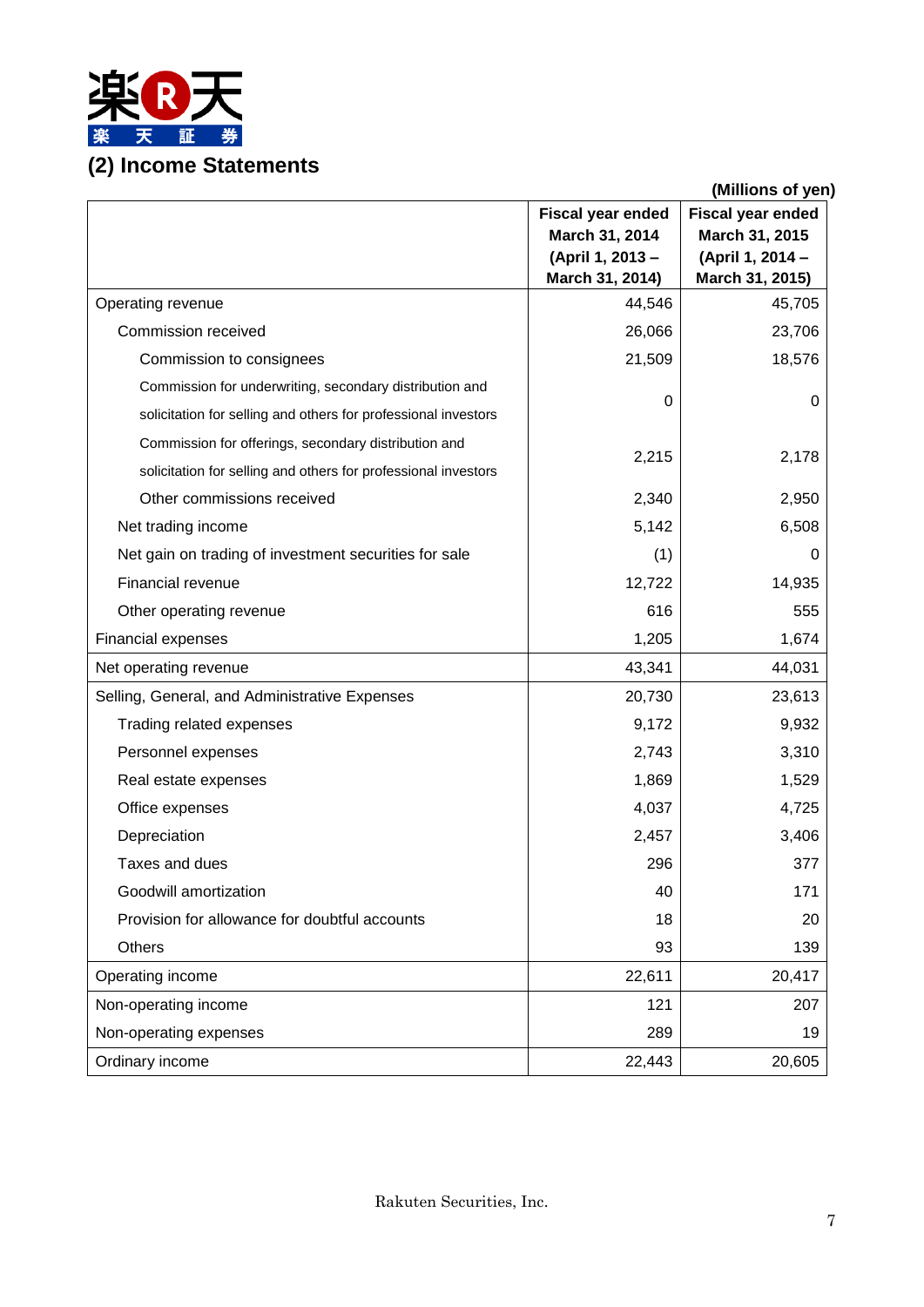

|                                                  | <b>Fiscal year ended</b><br>March 31, 2014 | <b>Fiscal year ended</b><br>March 31, 2015 |
|--------------------------------------------------|--------------------------------------------|--------------------------------------------|
|                                                  | (April 1, 2013 -<br>March 31, 2014)        | (April 1, 2014 -<br>March 31, 2015)        |
| Extraordinary income                             |                                            | 5                                          |
| <b>Extraordinary losses</b>                      | 1,104                                      | 1,082                                      |
| Income before income taxes and other adjustments | 21,338                                     | 19,528                                     |
| Income taxes - current                           | 8,681                                      | 6,310                                      |
| Income taxes - deferred                          | (129)                                      | 337                                        |
| Total income taxes                               | 8,552                                      | 6,647                                      |
| Net income                                       | 12,786                                     | 12,881                                     |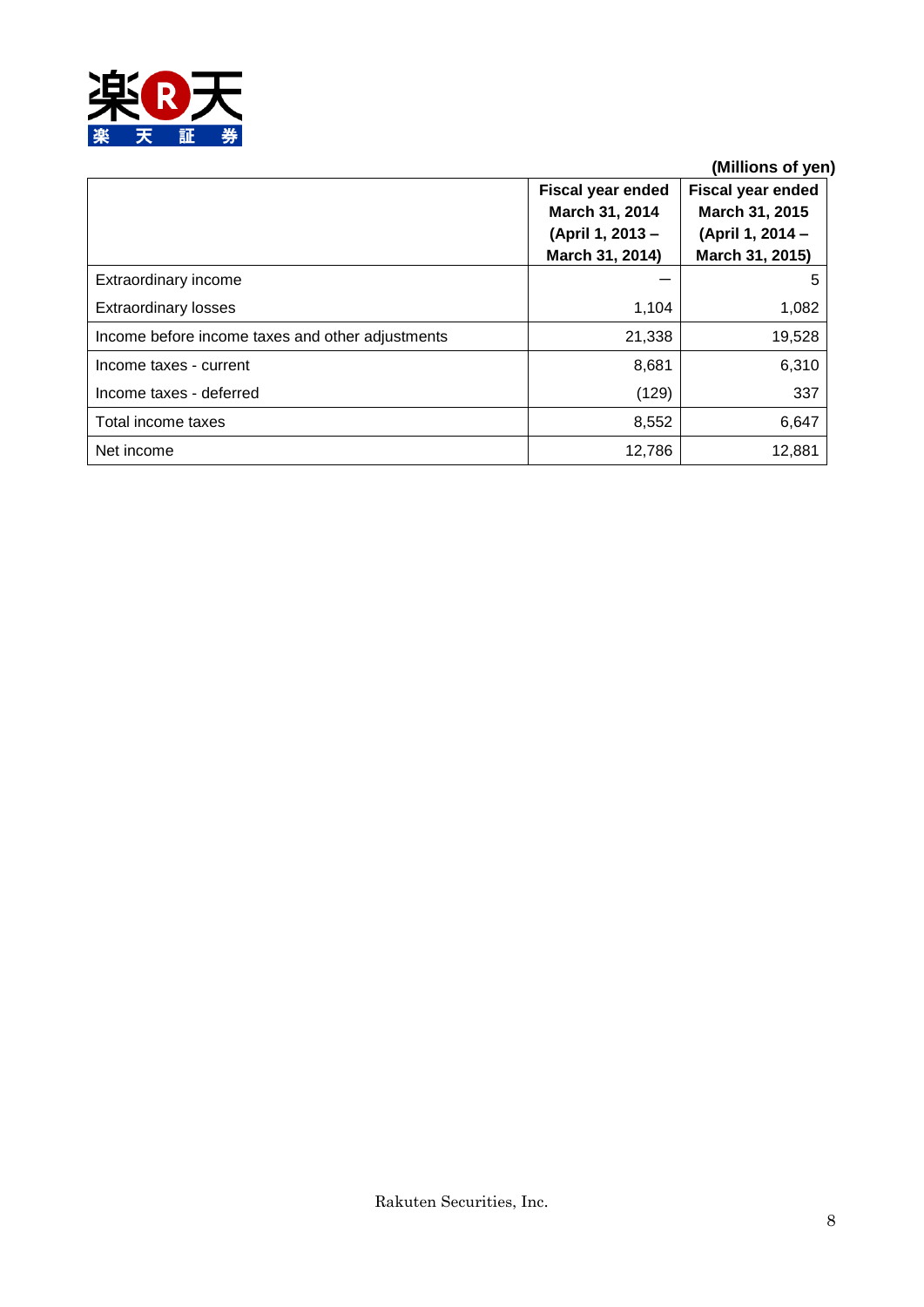

# **(3) Quarterly Income Statements**

|                                |                   |                   |                      | (Millions of yen)         |
|--------------------------------|-------------------|-------------------|----------------------|---------------------------|
|                                | Three months      | Three months      | Three months         | Three months              |
|                                | ended             | ended             | ended                | ended                     |
|                                | <b>June 30,</b>   | September 30,     | December 31,         | March 31,                 |
|                                | 2014<br>(April 1- | 2014<br>(July 1 - | 2014<br>(October 1 - | 2015                      |
|                                | <b>June 30,</b>   | September 30,     | December 31,         | (January 1 -<br>March 31, |
|                                | 2014)             | 2014)             | 2014)                | 2015)                     |
|                                |                   |                   |                      |                           |
| Operating revenue              | 9,237             | 11,273            | 12,516               | 12,678                    |
| Commission received            | 4,871             | 5,921             | 6,531                | 6,382                     |
| Net trading income             | 1,184             | 1,361             | 1,965                | 1,996                     |
| Net gain on trading of         |                   |                   |                      |                           |
| investment securities for sale |                   |                   |                      | 0                         |
| Financial revenue              | 3,108             | 3,826             | 3,845                | 4,154                     |
| Other operating revenue        | 72                | 164               | 172                  | 144                       |
| <b>Financial expenses</b>      | 243               | 491               | 297                  | 642                       |
|                                |                   |                   |                      |                           |
| Net operating revenue          | 8,994             | 10,782            | 12,218               | 12,035                    |
|                                |                   |                   |                      |                           |
| Selling, General, and          |                   |                   |                      |                           |
| <b>Administrative Expenses</b> | 5,239             | 5,816             | 6,416                | 6,140                     |
| Trading related expenses       | 2,045             | 2,395             | 2,768                | 2,722                     |
| Personnel expenses             | 718               | 837               | 980                  | 773                       |
| Real estate expenses           | 450               | 394               | 326                  | 357                       |
| Office expenses                | 1,145             | 1,160             | 1,299                | 1,119                     |
| Depreciation                   | 747               | 866               | 869                  | 923                       |
| Taxes and dues                 | 83                | 87                | 102                  | 104                       |
| Goodwill amortization          | 11                | 53                | 53                   | 53                        |
| Provision for allowance for    |                   |                   |                      |                           |
| doubtful accounts              | (21)              | (6)               | (10)                 | 58                        |
| Others                         | 58                | 26                | 26                   | 27                        |
| Operating income               | 3,754             | 4,965             | 5,802                | 5,895                     |
|                                |                   |                   |                      |                           |
| Non-operating income           | 7                 | 46                | 109                  | 44                        |
| Non-operating expenses         | 0                 | 6                 | $\overline{2}$       | 9                         |